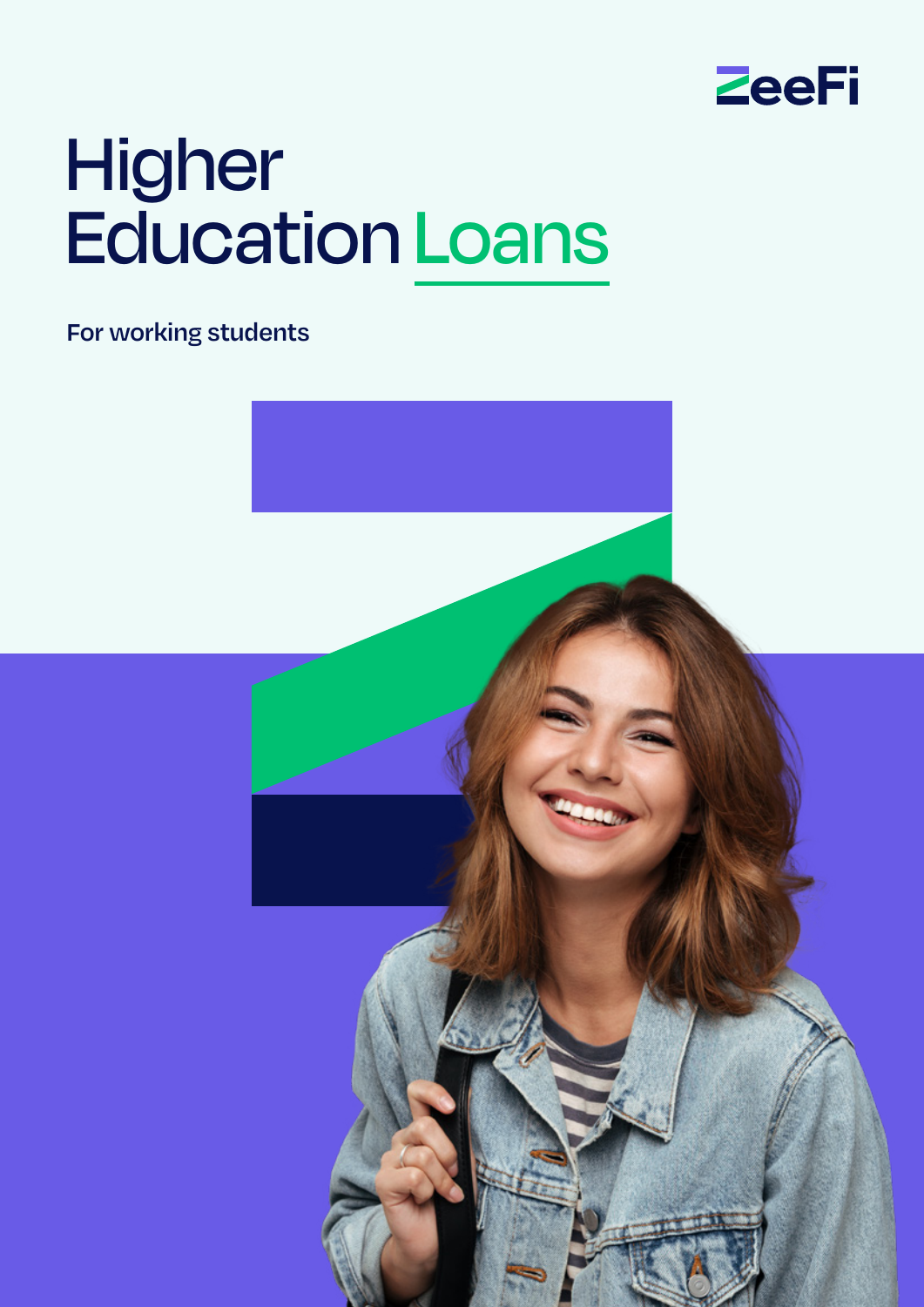

### Take the financial stress out of higher education

**Flexible pay-as-you-go loans for bachelor, postgraduate, and master's degree courses.** 

We understand the financial red tape that can stand between you and your studies. As Australia's fintech partner to the education sector, we're here to cut through it. That's why our Higher Education Loans provide working students with a more flexible way to pay for tertiary study whether you're eligible for government assistance or not.

With a Higher Education Loan, you can use funds when you need them and simply repay what you use. You won't be charged for available funds if they're not used. This means lower repayments while you study, which only increase as you use your loan. You can borrow some or the entire cost of your course and if you want to repay the loan early, you can do that too.

**"The customer service is 10/10. ZeeFi took me through the steps and it was really straightforward."**

Roseta Lilomaiava, **Student** 

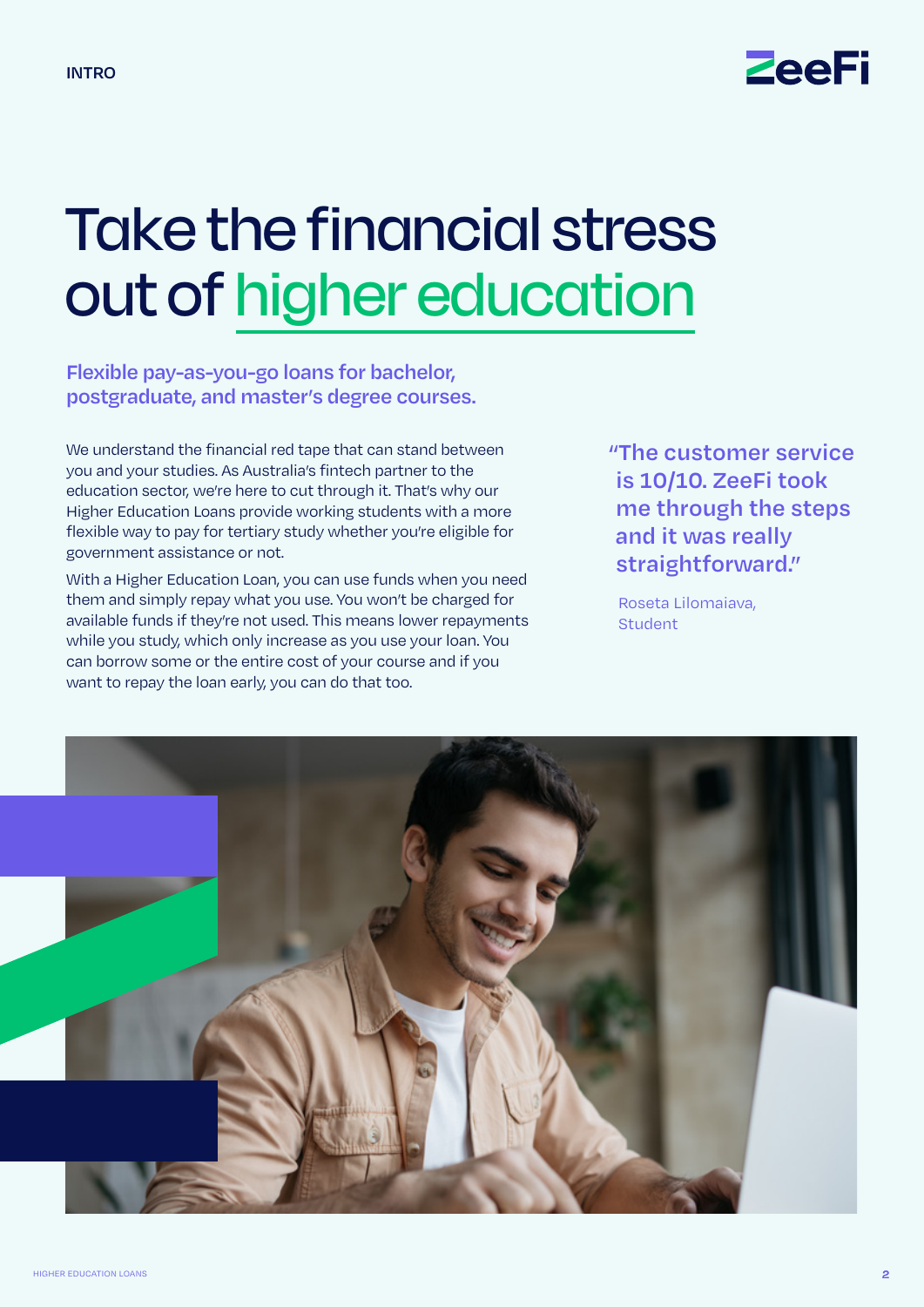

### Here's how it works

**Whether you're looking for a more flexible payment plan or don't qualify for government assistance – applying for ZeeFi's Higher Education Loans is fast and simple.** 

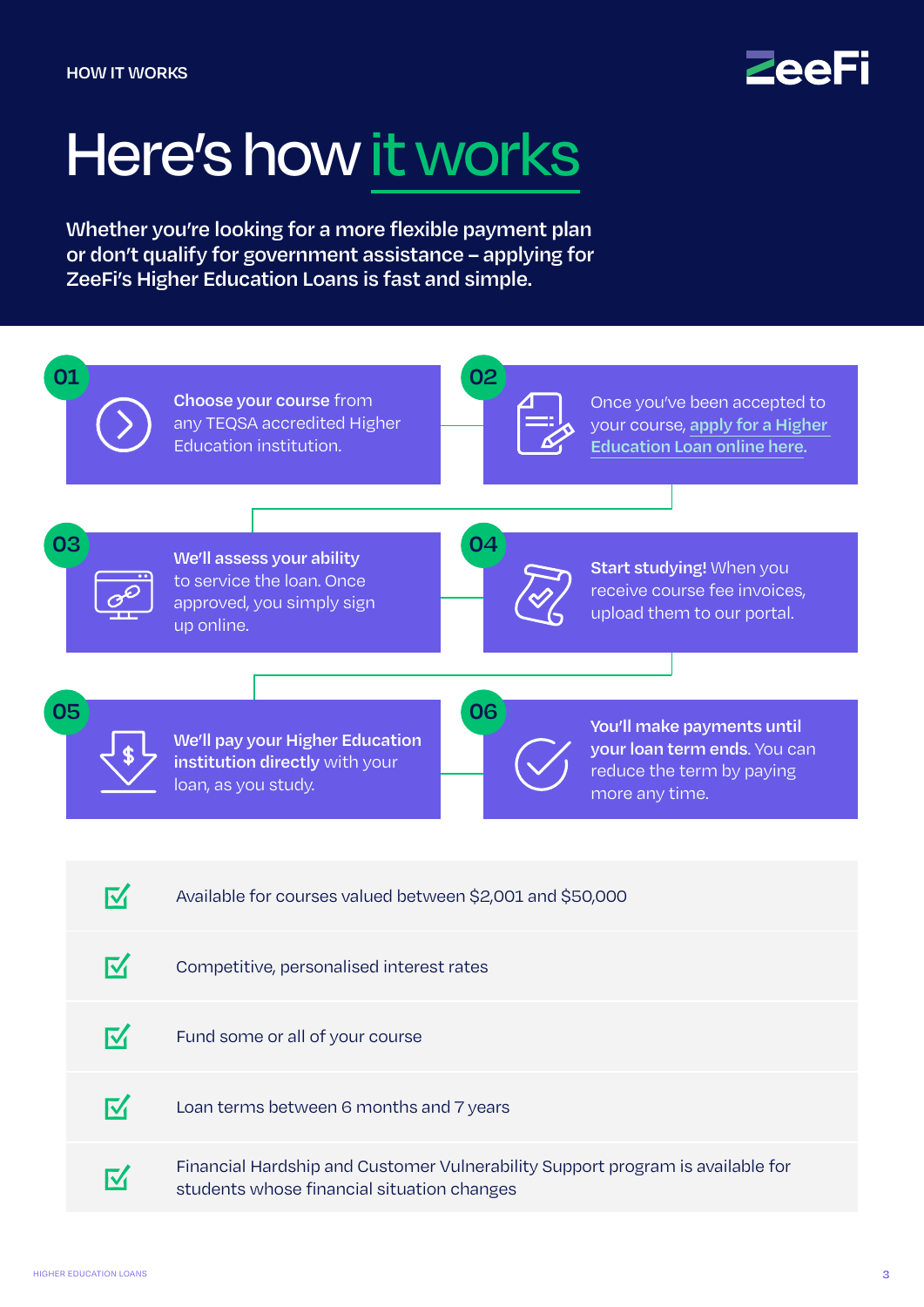

### The smart way to fund your degree

**Finance your degree with flexible payments. Borrow some or all of your course costs.** 

| Here's what it means for you              |                                                                                                                                                              |  |
|-------------------------------------------|--------------------------------------------------------------------------------------------------------------------------------------------------------------|--|
| <b>Tax</b><br>deductible<br>$\rightarrow$ | Your loan repayments may be tax deductible depending on your<br>circumstances. Speak to your accountant or financial adviser.                                |  |
| Fast<br>+ simple                          | Fast and fully online process with no hidden fees. Track your<br>repayments through our online portal.                                                       |  |
| <b>Flexible</b><br>repayment options      | Unlike FEE-HELP, you don't have to pay your loan off faster if your<br>salary increases. But if you do want to pay it off faster for any<br>reason, you can. |  |
| Only pay for<br>what you borrow           | If you need to stop studying, only pay for the course fees you have<br>already used.                                                                         |  |

### Compare your options

|                              | <b>ZeeFi</b>                      | <b>FEE-HELP</b>                       |
|------------------------------|-----------------------------------|---------------------------------------|
| <b>Australian Citizens</b>   |                                   |                                       |
| <b>Permanent Residents</b>   |                                   | $\boldsymbol{\mathsf{x}}$             |
| <b>Flexible repayments</b>   |                                   | $\boldsymbol{\mathsf{x}}$             |
| Pay-as-you-go                |                                   | $\boldsymbol{\mathsf{x}}$             |
| Loan term                    | Choose within 6 months to 7 years | Fixed repayments based on your income |
| Loan amount                  | \$2001-\$50,000                   | $$0 - $106,319*$                      |
| No early repayment penalties |                                   |                                       |
| Tax deductible               |                                   | $\boldsymbol{\mathsf{x}}$             |
| <b>Interest rates</b>        | Risk-based pricing                | Indexation applied                    |

\* Indicative comparison table. You should make your own assessment as to the suitability of our product compared with government funding schemes.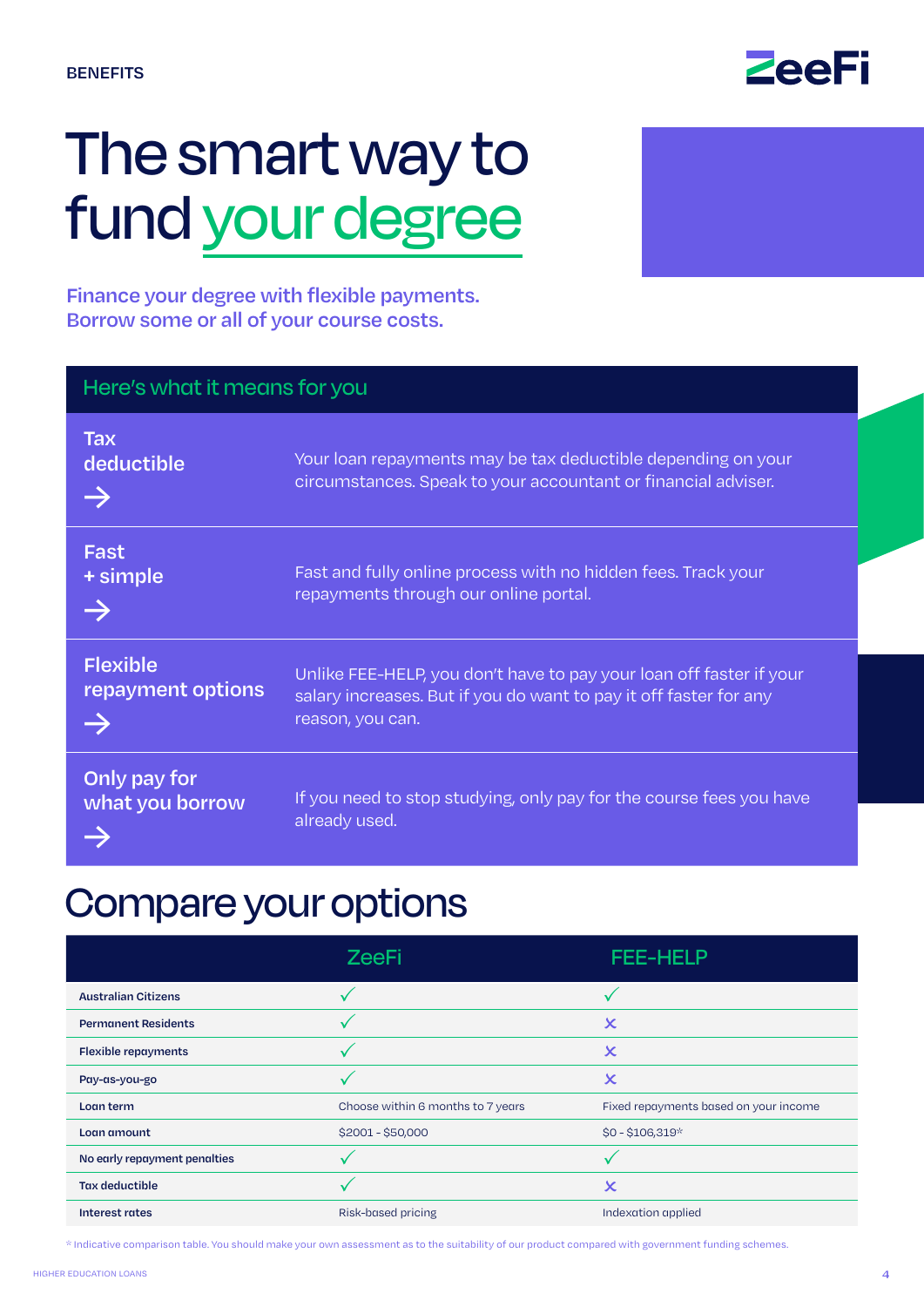### ZeeFi

### Ready to get started?

**Follow these steps to apply for a Higher Education Loan. Once we receive your application, we'll be in touch.** 

| Confirm your eligibility |                                                                                                                                                                                                                                                                                                                                                                                                                                                                                                                                                                                                                  |
|--------------------------|------------------------------------------------------------------------------------------------------------------------------------------------------------------------------------------------------------------------------------------------------------------------------------------------------------------------------------------------------------------------------------------------------------------------------------------------------------------------------------------------------------------------------------------------------------------------------------------------------------------|
| I am:                    | $\triangleright$ An Australian Citizen or Permanent Resident<br>$\overline{M}$ 18 years or older (or 16 years old with parent applying on my behalf)<br>$\triangleright$ In possession of an Australian bank account<br>$\boxtimes$ Applying for a course offered by any TEQSA accredited Higher Education institution<br>$\mathbb Z$ Employed full time or part time for at least 6 months before applying<br>$\triangleright$ Able to demonstrate the capacity to service the loan independently<br>$\overline{\mathbf{S}}$ Not expecting my personal or financial situation to change when servicing the loan |

#### Confirm your identity

**Please provide copies of the following:**

**02**

**03**

**☑**Driver Licence or passport **☑**Medicare card

**☑**Employment details

**☑**Income and expense details

#### Confirm your bank details

**Submit bank statements to complete your application:**

Submit bank statements showing the past 180 days via [bankstatements.com.au.](http://BankStatements.com.au) We use this secure service provided by Illion (formerly Dun & Bradstreet) – a national credit reporting agency. When you login with your bank details, we can't see them and neither can anyone else.

Alternatively, you can contact your bank to obtain an official Bank Statements Record, however, please note that this will delay your application process. This record must be in PDF format.



**If you need help any time during the application process, please email [support@](mailto:support%40zeefi.io?subject=)zeeFi.io or call 1800 324 909.**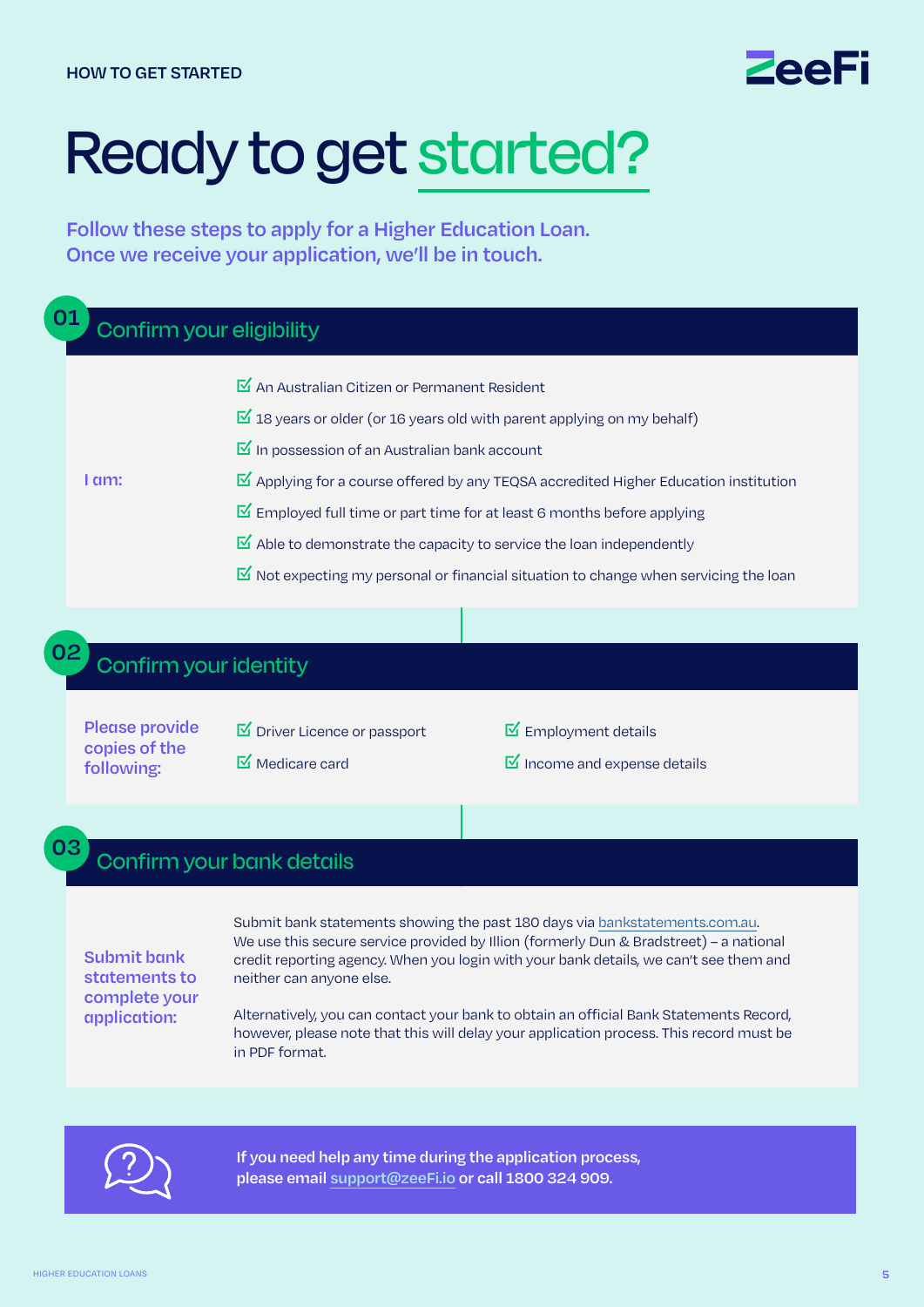

## Got questions?

**We're here to help you every step of the way. Here are some common questions and answers. If you can't find what you need, please reach out on [support@zeefi.io](mailto:support%40zeefi.io?subject=)**

#### **Who can borrow with ZeeFi?**

#### Anyone who is:

- 18 years of age or older (or 16 and older if a parent/ guardian applies)
- An Australian Citizen or Permanent Resident
- Earning more than \$25,000 per year with a good credit history

#### **How do I apply for a ZeeFi loan?**

You can apply for your Higher Education Loans directly with us. Start the [online application form here.](https://portal.zeefi.io/apply/slanonymousapply?_ga=2.46771239.1665934866.1644183279-1844015789.1634008374)

#### **What do I need to apply for a ZeeFi loan?**

You will need your:

- Medicare card
- Passport or Driver Licence
- Employment details
- Income and expenses details
- **Bank details**

#### **How long does it take to process my application?**

We aim to approve applications within an hour if all the required information is supplied. Sometimes we need to take a closer look at your circumstances so we might ask for extra information to ensure we follow responsible lending conduct obligations. As a result, some applications may take longer to review as we wait for you to provide the extra information required.

#### **Does ZeeFi send the money to me?**

No, we pay your education provider upon your instruction.

#### **Are there any upfront fees?**

We charge a \$200 establishment fee. It only becomes payable when you activate your loan.

#### **What makes ZeeFi different?**

Unlike a typical personal loan, which you borrow all at once, ZeeFi's Higher Education Loan allows you to borrow up to a limit. More importantly, you can use what you need when you need it, which means lower repayments and lower interest, and you can choose to pay your loan back faster without being penalised. There are also several differences between our Higher Education Loan and the government's FEE-HELP - with us, you don't have to pay your loan off quicker if your salary increases.

#### **What is a drawdown?**

Let's explain by using an example: If you are approved for a loan of \$4,000, it means you are able to borrow up to that amount to pay for your course.

We release the funds in stages to your education provider, so you don't pay for your course all at once - these stages are called 'drawdowns'.

Therefore, your repayments will start low and only increase as each drawdown is released - we'll take care of this for you.

#### **Do I need to be employed?**

Yes, you must have an income. It can be part time, full time, casual or self-employed.

#### **Can I pay the loan off early and are there any early repayment fees?**

Yes, you can pay the loan off any time and there are no early repayment fees.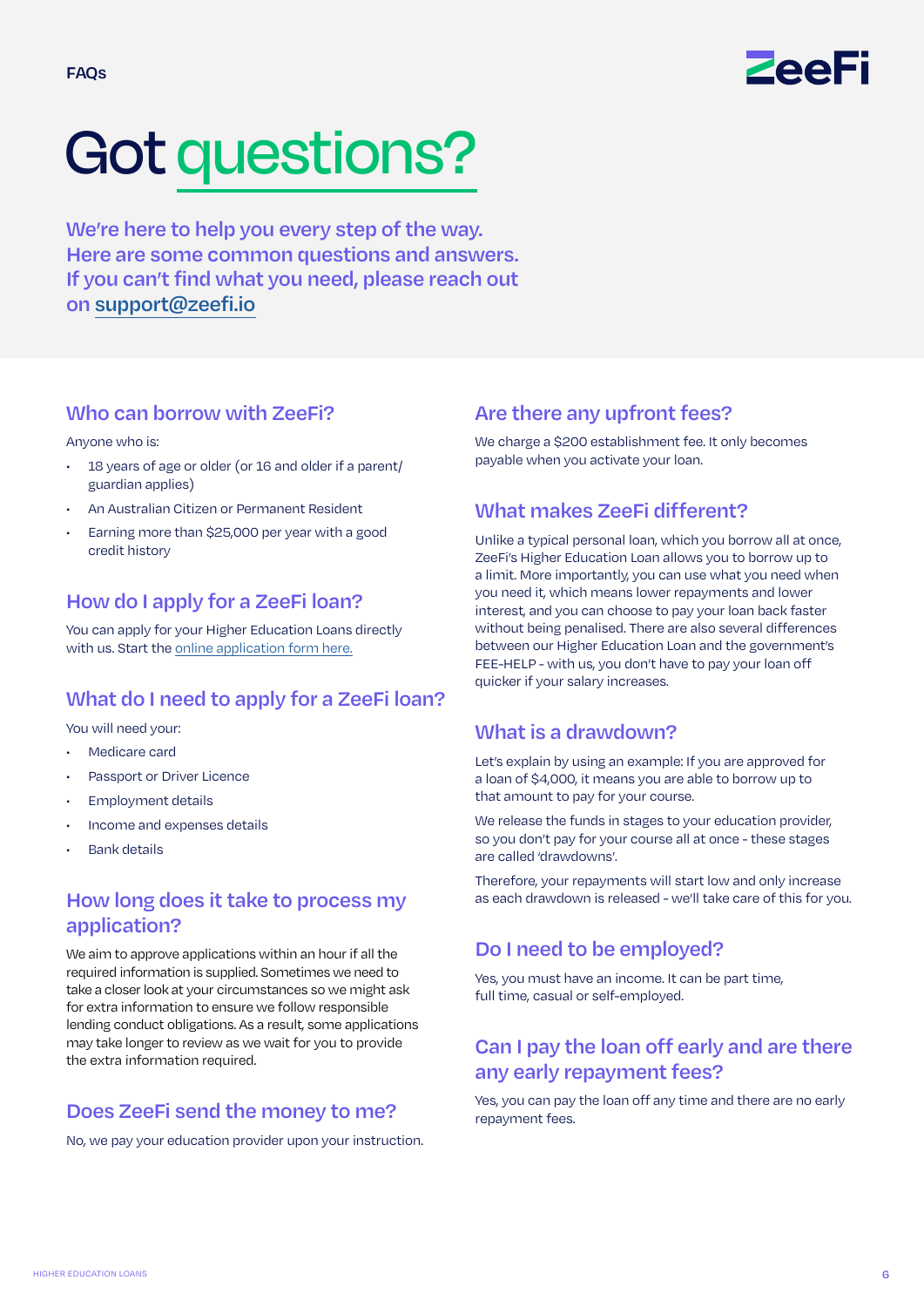

#### **How is my interest rate calculated?**

Interest rates are determined on a risk profiling basis. We'll provide you with an outline of the interest rate that could apply to your loan. You should consider whether this is right for you.

#### **What is a credit score?**

A credit score is a number (between 0 and 1,200) generated by a credit bureau. Your score reflects your borrowing history and if you pay bills on time. This helps lenders determine how likely you are to repay loans.

Refer to our [Credit Scores 101 guide](https://zeefi.io/wp-content/uploads/2022/02/ZeeFi-Credit-Scores-101.pdf) to understand your credit score and how to improve it.

#### **How do repayments work?**

Loans can be repaid weekly, fortnightly or monthly via direct debit from your nominated bank account. To help you stay organised, we'll also send you a reminder the day before repayments are due to come out of your account.

#### **When and how do I need to apply for funding?**

You can apply for funding any time and your offer is valid for 60 days.

#### **Can I choose where I study?**

Yes, you can study at any TEQSA University.

#### **What is the minimum and maximum Higher Education Loan size?**

Subject to suitability and lending criteria, we can approve loans from \$2,001 to \$50,000 AUD for higher education students.

#### **Is it possible to only borrow a fraction of the course cost?**

Yes, you most definitely can. Just let us know how much you can pay upfront and how much you will need to borrow.

#### **Will you run a credit check on me?**

Yes, at the formal application stage, we will run a credit check. If you are simply checking what your repayments could be, we suggest using our website's calculator or calling us on 1800 324 909 for an indicative repayment.

#### **Can a parent or guardian take out the loan on behalf of the student?**

Yes, we allow parents/guardians of children 16 years and older to take a loan out in their name, instead of their child's name. This can suit students who are not earning more than \$25,000 per year but have a parent or guardian willing to take out the loan in their name.

#### **Are my bank details safe with bankstatements.com.au?**

When you provide your bank details to bankstatments.com.au we cannot view your passwords or make any transactions, and neither can anyone else. We can only read your statements in order to do our credit checks.

The Bank Statements online service is run by [Illion,](https://bankstatements.com.au/about/security) which is independently tested and audited by external security experts and encrypted with bank-level security. It is used by many banks and other lenders.

#### **Is ZeeFi regulated by ASIC?**

Yes, we provide regulated consumer loans under our Australian Credit Licence 498589. In doing so, we must comply with the *National Consumer Protection Act 2006* (Cth), and the National Credit Code and we must meet ASIC's requirements in relation to consumer lending.